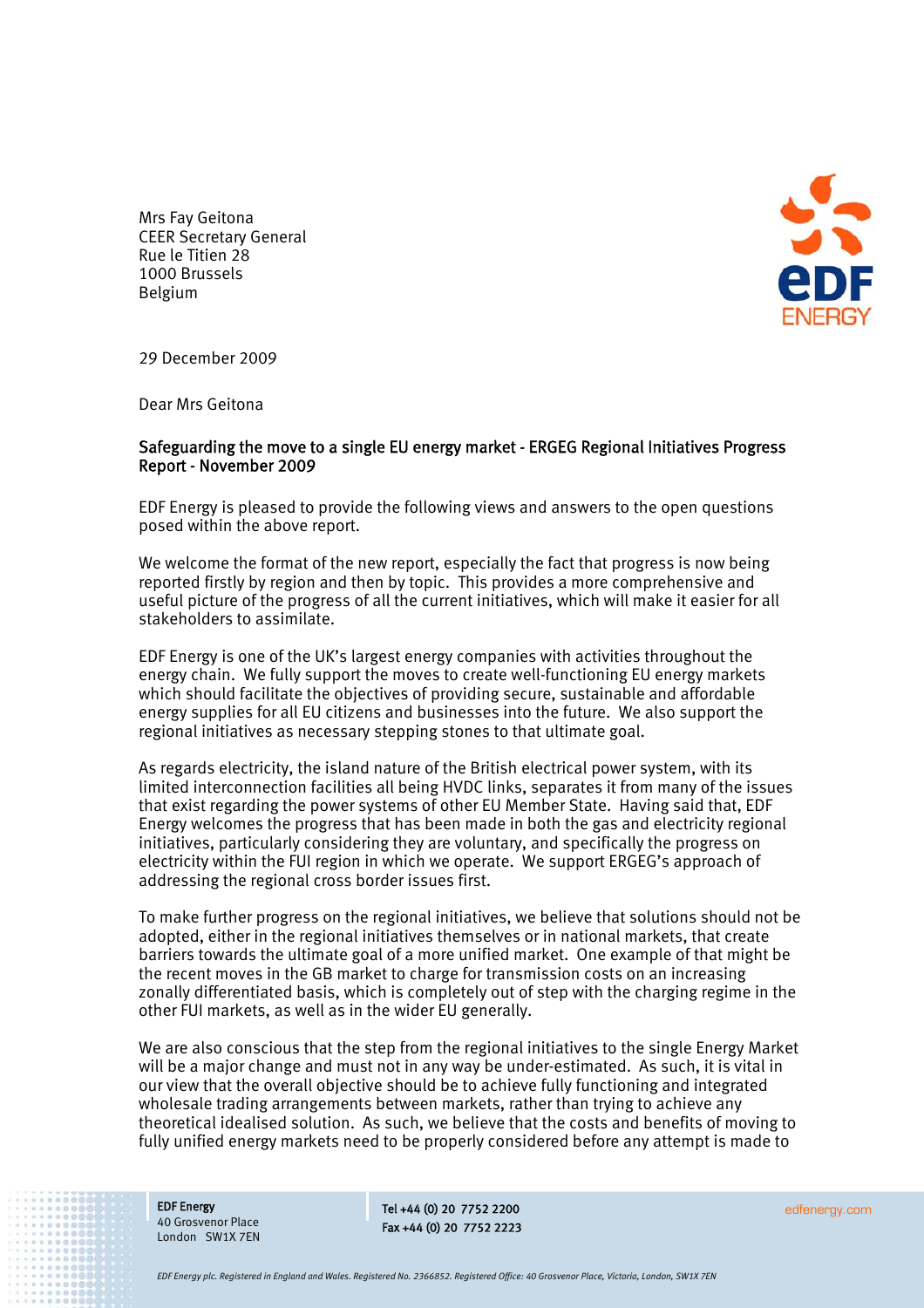

integrate the regional markets with each other. For example, if it were shown that the costs of this actually outweigh the benefits and where other options exist to ensure transparent, fair cross-border trade, then there must be flexibility to include those models and change tack accordingly.

For example, it could well be the case that a well functioning and interconnected set of regional markets could be just as efficient and effective in promoting competition and maintaining security of supply as a single EU energy market. Combining markets to create one could have an adverse impact on consumer prices and service levels if there are fundamental physical and technical differences between markets, as was the case with the amalgamation of the wholesale market in England & Wales with Scotland under BETTA. Indeed, we believe there is value in referencing and learning the lessons from the UK gas and electricity model since privatisation as one of the most liberalised energy markets in the world.

EDF Energy believes the Regional Initiatives will still have a role to play forwarding future in designing and implementing the framework guidelines that will form the legally binding unified codes. There then has to be a period in which the trading arrangements and systems that have been adopted within each region are fully analysed and compared, to assess whether:

- any are worthy of being transposed into other regional markets:
- they can be transposed practically: and
- there is an overall benefit for that market or the overall EU market.

In addition, the regulations must not be so prescriptive that they become limiting, to the extent that they themselves form a barrier to trade or investment. In this context, EDF Energy believes it is essential that merchant interconnectors are allowed not just to exist but that they should be encouraged. TSOs often do not have the same commercial drivers as other parties and there is no reason why only TSOs, who have a different risk/reward balance, should own and operate interconnectors.

Our detailed responses to the open questions are contained in the attachment to this letter. If you have any queries regarding this response, please contact my colleague Michel Tocher on +44 20 7752 2167, or myself.

Yours sincerely

 $127/$ 

Denis Linford Corporate Policy and Regulation Director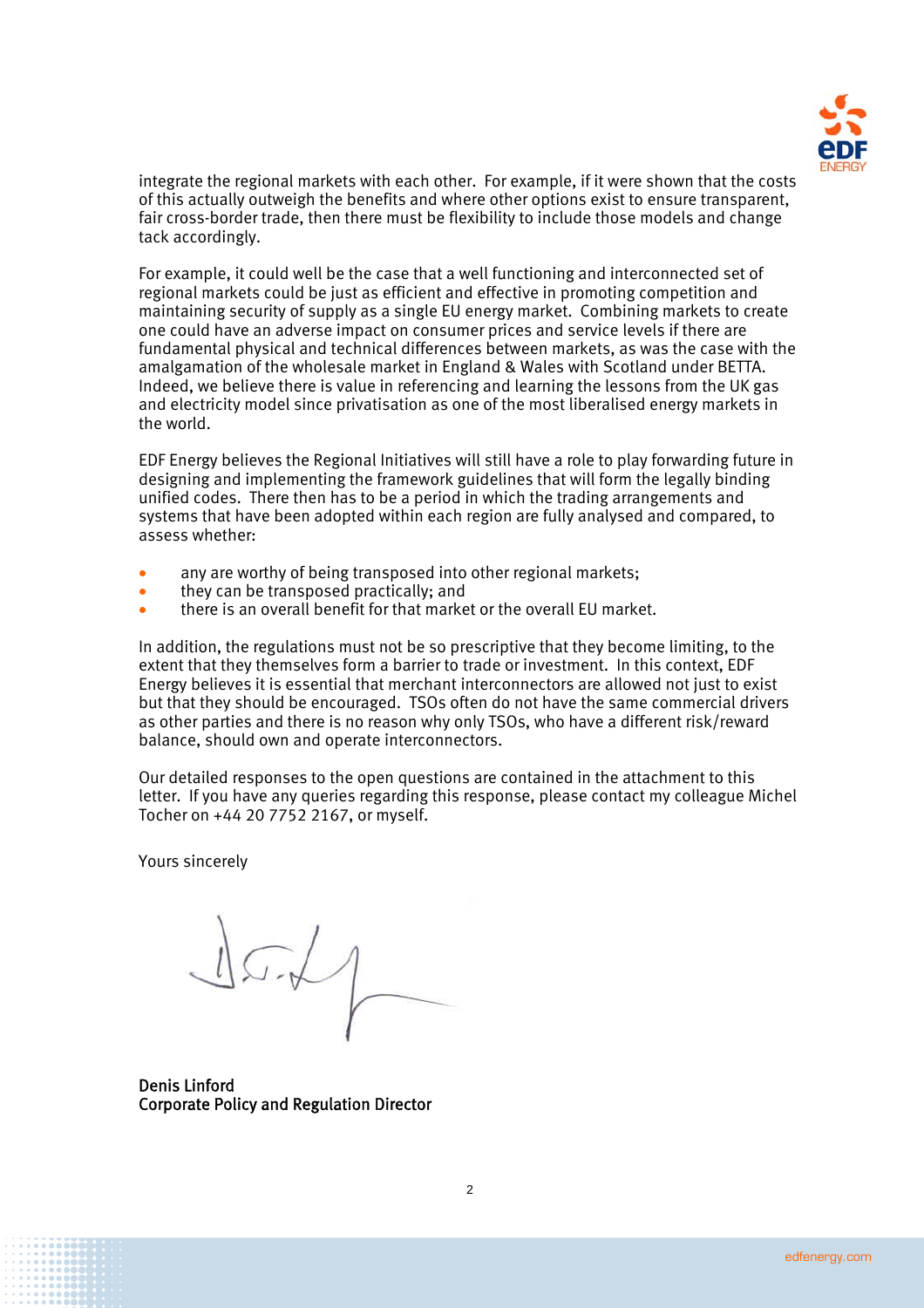

# **Attachment**

Safeguarding the move to a single EU energy market - ERGEG Regional Initiatives Progress Report - November 2009

## EDF Energy's detailed response

# A. ERGEG Gas Regional Initiative

## A.1. From your point of view, what is the main achievement of the Gas Regional Initiative process?

We believe that the main achievements of the Gas Regional Initiative are:

- the ability to bring together all the main Gas Transporters, Producers, Shippers and Suppliers in a room together with Regulators to discuss how the EU gas market can be opened up, liberalised and made more transparent and competitive to create a single EU energy market transcending national market arrangements;
- the harmonisation of certain rules and trading arrangements between adjacent countries leading towards better interoperability and increased hub liquidity;
- the development of Information Transparency programs phase 1 and phase 2;
- the establishment of voluntary cooperation and commitments by stakeholders ahead of legally binding EU regulations designed to create and encourage competition and market transparency ahead of the implementation of the 3<sup>rd</sup> Package, and
- helping resolve the security of supply crisis created by the Russia/Ukraine dispute.

### Investment in new infrastructure

## A.2. Do you consider that Gas Regional Initiative (GRI) projects have effectively contributed to cross-border investment processes? What kind of improvements would you expect?

We believe the GRI has been effective in highlighting the issues that are preventing crossborder trade and investment and in identifying the crucial pinch points such as the lack of interconnection between Spain and France. The Southern RI has been successful in designing legislation and a capacity auction mechanism to openly and fairly allocate capacity. However we note that this type of progress is still lacking at some of the NWRI hubs.

Investment in infrastructure will only take place where there are significant demand or investment signals and a manageable level of risk. From discussions at the Regional Initiative meetings it is evident that TSOs may be unwilling to invest without investment certainty and remuneration. This could be provided by appropriate regulatory measures and confidence that costs can be recovered. For these reasons we do not believe lots of progress has been made to create or release extra capacity in the NWRI as the incentives are not yet there for the TSOs. More could be done to facilitate this by:

- 1. Establishing and making public the maximum physical capacity that can be made available at the major Transmission Entry and Exit system points, and
- 2. Requiring TSOs, once this is done, to release this amount of capacity as firm and any extra capacities interruptible through a combination of short to medium term allocation mechanisms.
- 3. Developing appropriate incentive schemes and price controls.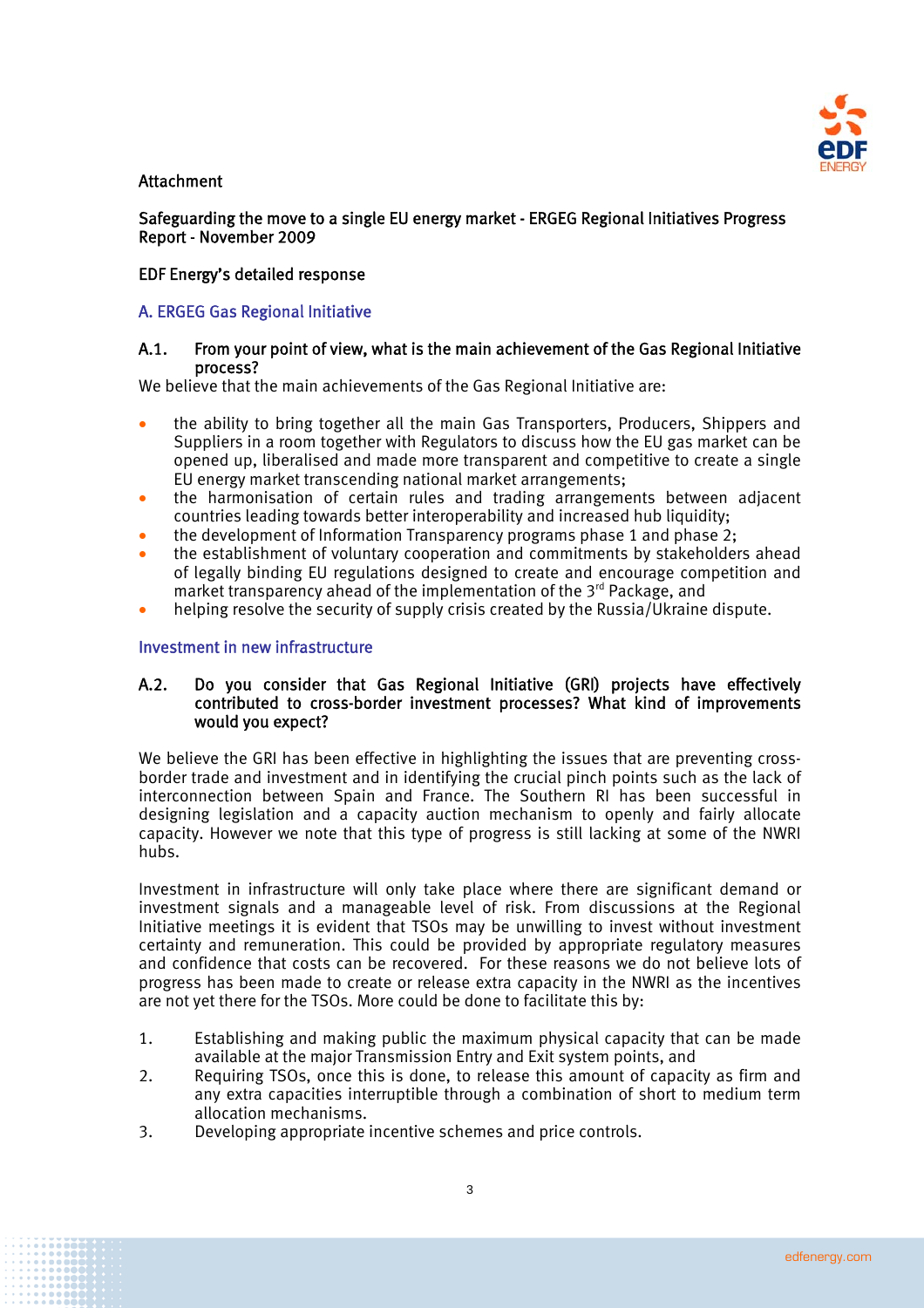

We would expect NRAs to apply immediate pressure on the first 2 points above and start to develop a regulatory framework for point 3 that guarantees extra investment where needed to open up and facilitate greater cross border trade.

# Capacity allocation and congestion management

### A.3. What lessons do you draw from GRI projects in the area of access to cross-border capacity? Do the current GRI projects on capacity allocation harmonization meet your expectations?

We believe that the GRI projects have been a good first step in discussing the issues around capacity allocation and constraints, and ensuring there is more transparency. However, it is evident that there is a lack of firm capacity at many major Entry/ Exit system points and that its release is still being unnecessarily restricted, sometimes up to 50%, which is hindering competition and trade. We believe that national regulators should put greater pressure on TSOs to ensure firm capacity is made available as this could be easily realised without much work.

### A.4. Would there be real benefits if, at this stage, the GRI tried to seek better coordination at a cross-regional level? How do you value the experience acquired with the capacity projects in the regions? What type of projects should be developed in the future?

Projects that link Member States to ensure the free flow of gas especially from Member States where there are bottlenecks such as from Spain into France and from Western to Eastern EU should be prioritised.

# **Transparency**

# A.5. What would you expect to be the contribution of the GRI to transparency going forward? Do the current projects in the three regions meet your expectations?

We believe the information transparency projects have been working well, especially in the North-West region with phase one having been implemented and phase two currently in the process of being implemented.

### A.6. How could this work help to ensure that the requirements of the 3rd Package are met in a consistent way across the three gas regions?

We believe that the better coordination of rules and requirements from one region to the other should ensure that the requirements of the3rd package are met in a consistent way across the three gas regions. We see no reason why there should be differences in the type and level of information being made available in different markets across the EU. The UK Gas market is a good example of effective information provision.

### Interoperability and Hub development

# A.7. What further actions would you expect from the GRI in this area in order to contribute to interoperability and hub development?

Maximum firm and interruptible capacity release is paramount for the development of well functioning and liquid hubs in Europe. TSOs need to be encouraged to release as much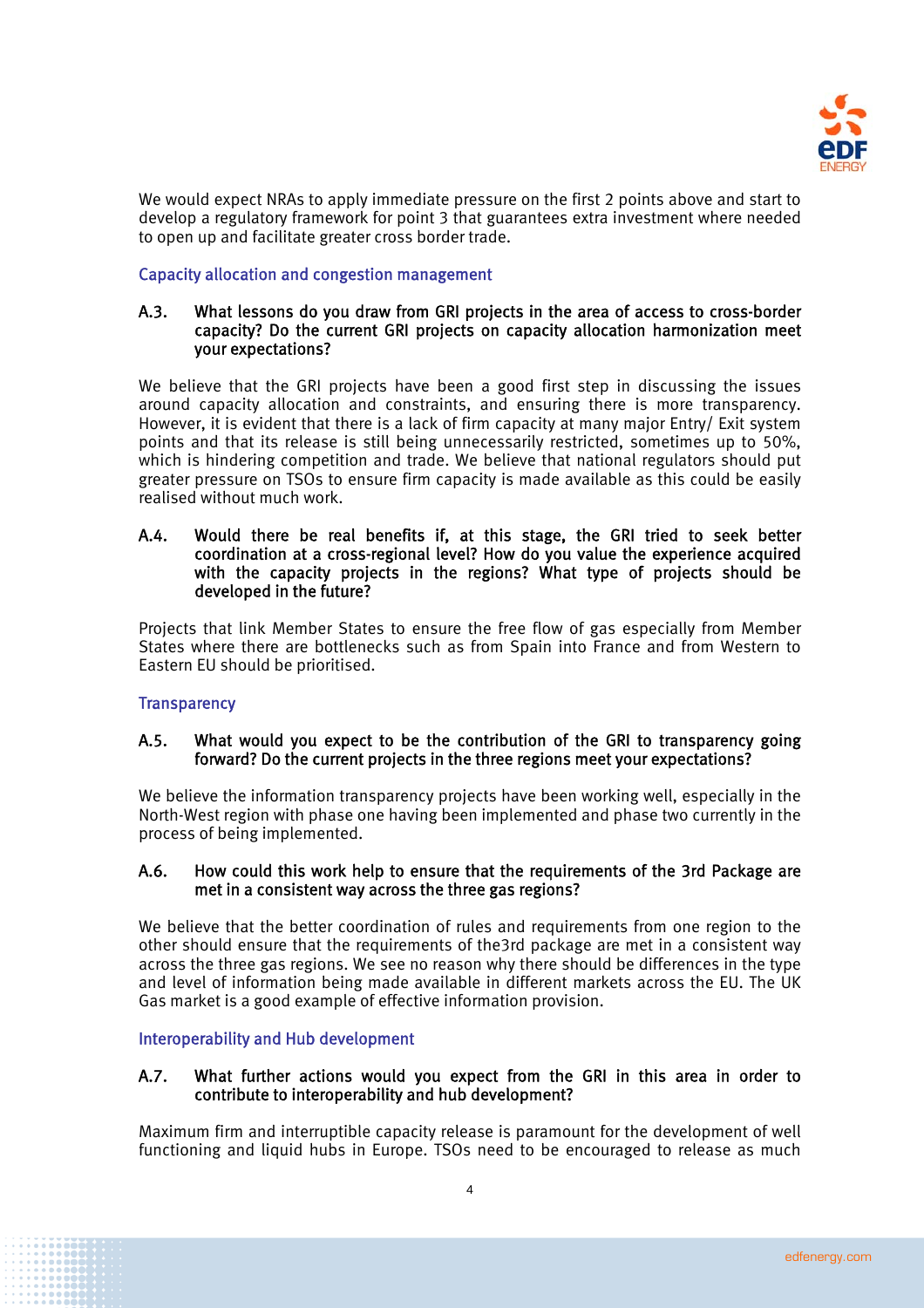

capacity as possible and if not they need to be incentivised as it will be good for competition, consumers and the EU economy as a whole.

### A.8. From your experience with the Regional Initiatives, what are the main obstacles to reach harmonization regarding interoperability at a regional level?

- the lack of firm capacity being made available at major Entry/ Exit system points;
- the lack of short-term capacity release mechanisms at cross-border points and hubs;
- the difference in gas quality levels and the inability of certain \member States to accept gas from all sources and gas type;
- the lack of effective investment signals for long-term capacity build;
- greater transparency from TSOs and market operators.

### Security of Supply

### A.9. Should security of supply be more clearly considered as a main driver within the GRI? Should specific actions be developed in this area?

Not necessarily. When all the conditions under the  $2^{nd}$  and  $3^{rd}$  Energy packages are implemented then security of supply risks for the whole EU would be minimised; interventions should not undermine what the market can deliver.

### A.10. How can the regions of the GRI take into account and develop measures contained in the European Commission's proposal for a Regulation concerning measures to safeguard security of gas supply?

This question will depend on how the  $3<sup>rd</sup>$  Energy package is to be legally implemented. MSs should ensure that the conditions of any regulation, including security of supply regulation, are translated and implemented into their own set of national legislation and codes where applicable.

### B. ERGEG Electricity Regional Initiative

#### B.1. From your point of view, what is the main achievement of the Electricity Regional Initiatives process?

EDF Energy fully supports the development of regional markets in Europe and sees them as an initial and realistic approach towards achieving the ideal of a single EU electricity market.

The initiative has initially focussed the attention of the regions' participants on their cross border trading arrangements and the differences that exist across their own boundaries, as well as addressing and implementing the requirements of the Congestion Management Guidelines.

Once this has been achieved, there will be the opportunity to analyse properly the differing methodologies and systems that each Regional Market has used to harmonise its own arrangements or, indeed, the problems that have prevented it doing so. This will enable any best practices to be identified and to work towards identifying what could become an idealised model for each Region and thereby for the whole EU market as well.

However, EDF Energy believes it vital that full cognisance is given to whether such changes will bring tangible benefits and especially whether these exceed their consequent costs.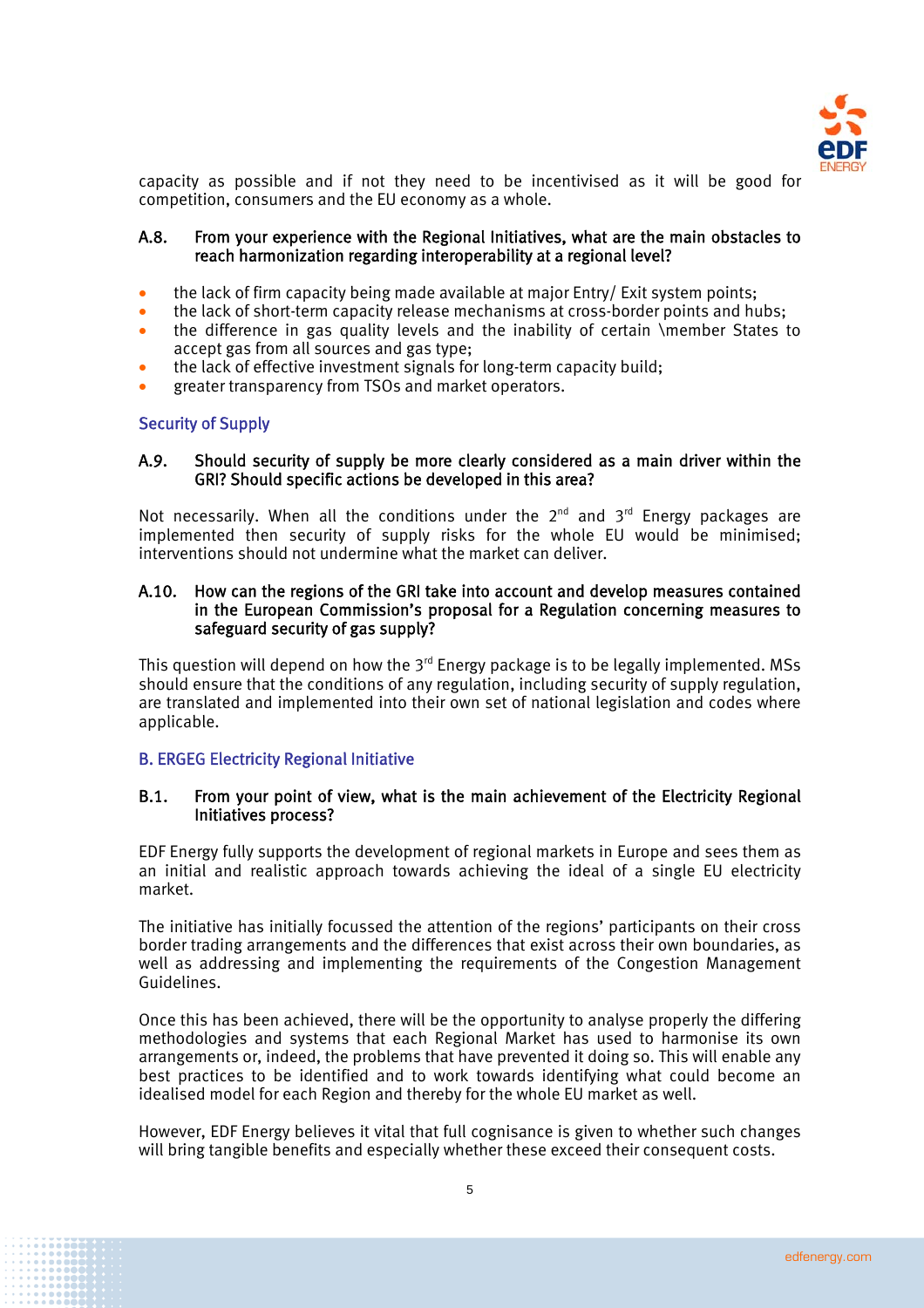

Great Britain is an island, separated by at least 35km of water from its neighbours, so the GB electricity market is interconnected by means of limited HVDC links only. These are high cost facilities which have to be fully justified commercially and on a different basis from that used to make other transmission investment decisions, whose investment drivers are to respond either to generation or demand development and to maintain security standards. The merchant Interconnector model must be allowed to co-exist alongside any TSO led model to cater for the different drivers and incentives that each might have.

# Capacity calculation

## B.2. What should be the framework conditions for having flow-based capacity calculation based on a common grid model implemented in practice?

For technical reasons, all interconnections with the GB electricity market will be via HVDC facilities. These have the advantage of definable capability and flow direction, unlike HVAC interconnections, which are heavily influenced by nearby generation or demand. HVDC capacity is limited only by the design and availability of the equipment itself.

The capacity and availability figures for the GB interconnections would therefore form an input into any flow-based calculation for those systems that are AC interconnected. EDF Energy cannot at this stage see the need to impose Flow Based techniques on the GB and Irish systems. Furthermore, EDF Energy has yet to be convinced that the flow-based methodology offers benefits over other tried and tested load flow study techniques. It therefore eagerly awaits the outcome of the studies currently underway.

EDF Energy is concerned that were flow-based calculation to be adopted within the British and Irish systems and integrated with the rest of Europe, would this require the current security standards to change in GB from double circuit security to single circuit security.

### B.3. What do you believe should be the short- and long-term goals for a regional approach to capacity allocation?

We believe that the short and long term goals for a regional approach should be to:

#### Short-term

- reach consensus within the region on the methodologies and procedures for its interconnections that will deliver the requirements of the EU capacity allocation and congestion management framework;
- fully identify what worked well and what prevented other methodologies and procedures from working;
- consider whether other Regional initiatives could be adopted and whether there would be any advantages in doing so.

#### Long-term

 incorporate Market Coupling or other techniques that deliver fully flexible trading arrangements and capture all the potential benefits offered by having an interconnection i.e. pseudo-generation, trading and ancillary service benefits.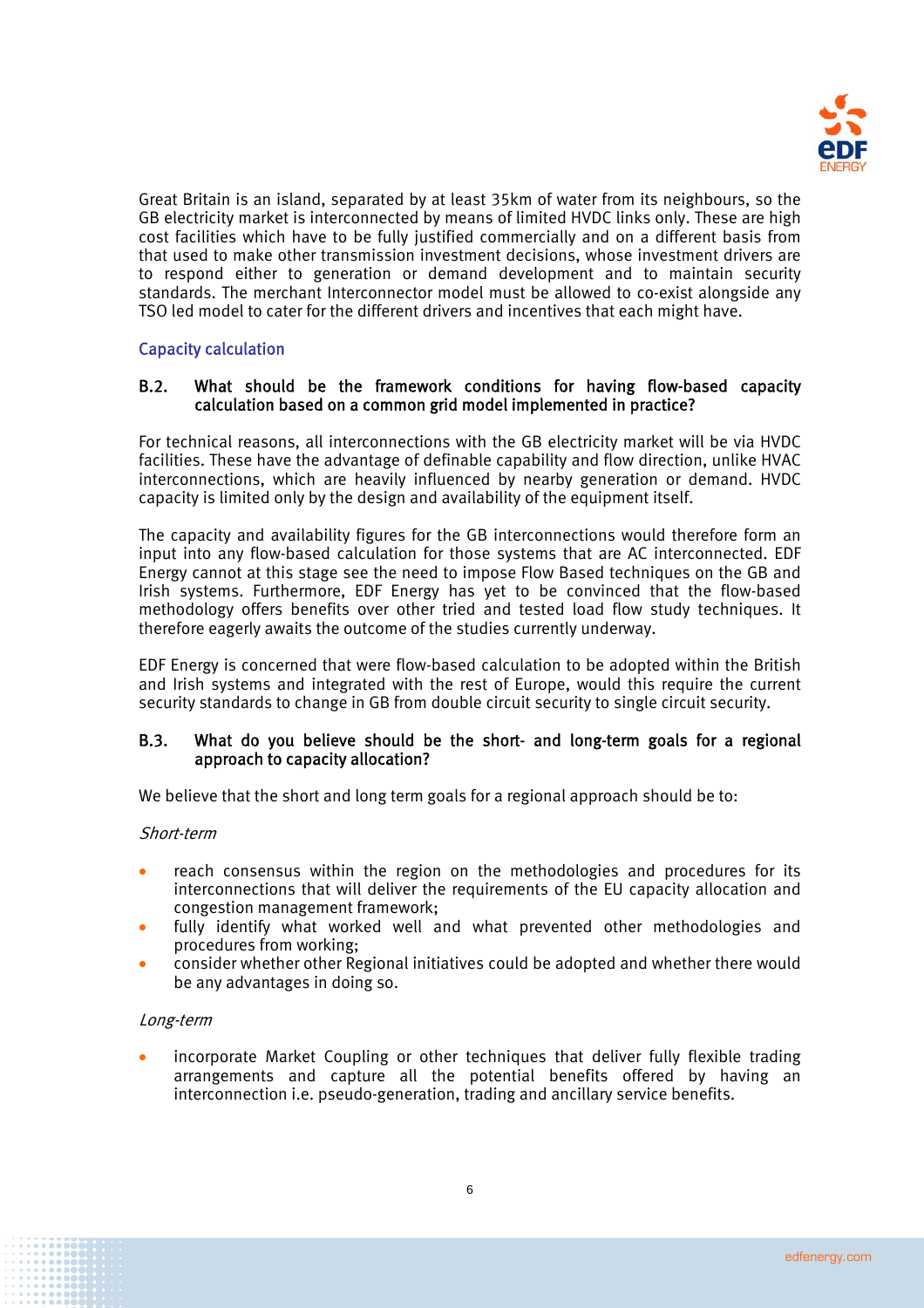

### B.4. Do you consider transparency requirements for capacity calculation sufficient? If not, what do you need additional data/information for?

EDF Energy wishes complete transparency on the way in which interconnection capacities are calculated. Clearly for HVDC interconnections, any restrictions would be due to some problem with the interconnection facility itself; to a large extent it is not affected by pre- or post-fault load flows on the nearby system. This is not the case with HVAC interconnections, which can often bring about differing import and export limits, but with transparency comes the understanding by others as to why those limits have been placed.

# Capacity allocation

### B.5. What practical steps should be taken at an interregional level to ensure an efficient and harmonised approach to capacity allocation in the 1) long-term; 2) day-ahead; and 3) intraday markets?

### Long-term

National regulatory authorities should ensure that appropriate and consistent systems and methodologies are in place on the interconnections within their jurisdiction (be it a TSO or merchant interconnection). These systems and methodologies must provide the maximum opportunity for all parties wishing to participate to trade energy products with the neighbouring power system in either direction. Given that the trades could be in either direction, TSOs should determine the consequences of full imports and exports and what would be best for their network, minimising constraints and maintaining system security. These consequences would be the basis for any trading the TSOs might seek to do to balance the system or to alleviate or to minimise constraints. It is EDF Energy's view that TSOs should only be allowed to trade with each other (for energy or system balancing) after gate closure, which in turn should be no more than one or two hours ahead of real time.

If a dispute arises over the determination of interconnection arrangements between affected TSOs/Owners that can not be resolved with the aid of the National regulators, then the services of ACER could be called upon. This in turn may then impact on the arrangements of other interconnections.

#### B.6. What are the future challenges in ensuring that allocation mechanisms across all timeframes can work together?

Each power system has developed largely separate from its neighbour. There has been an element of picking out best practice and, of course, the UCPTE and since 1999 the UCTE have set common technical rules and standards under which the Continental European countries have operated their power systems. Market rules have been adopted more on a country-by-country basis. So the achievement of having just one common set of trading and technical operating rules will be extremely challenging.

It will be vital, if success is to be achieved in moving closer to a single fully integrated European electricity market, for there to be full understanding and acceptance of both the costs and the benefits. There has to be full transparency in this process as well.

The different regional approaches will allow appropriate comparisons to be made to identify those methodologies that might be more robust than others or lend themselves to be transferred into other regional systems, thereby leading to an ideal pan-European market model.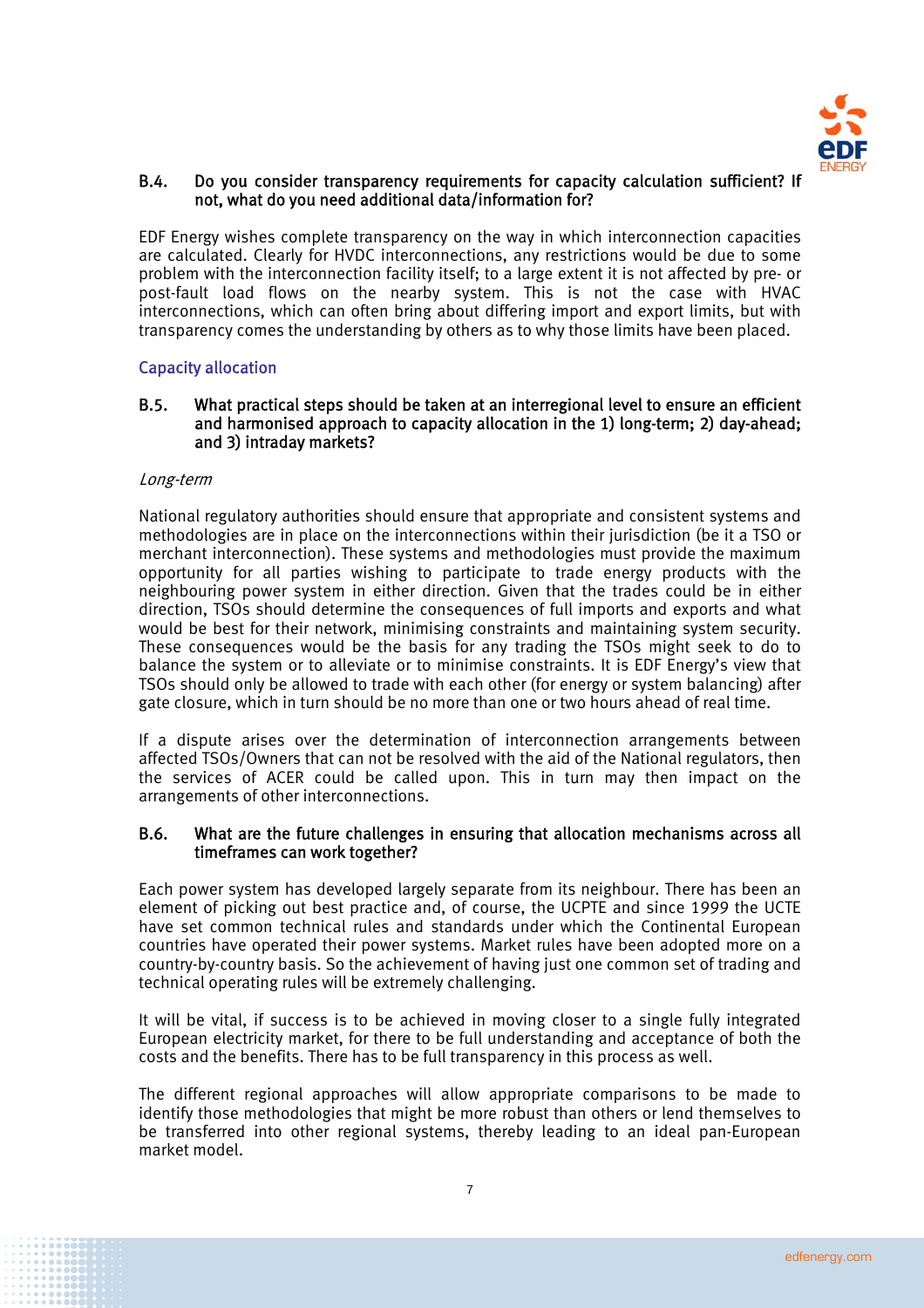

### B.7. Do you consider that achievements by different regions towards a harmonised set of rules at regional level for long–term capacity allocation merit further work or should there be more emphasis put on inter-regional harmonisation (considering that this may impede short-term regional progress)?

EDF Energy considers that there has to be harmonisation for all contract durations for any particular interconnection and that this is also compared with the arrangements and products on other interconnections for consistency and harmonisation. The prime objective should be to facilitate trade between national markets by supporting flexible regulation, enabling existing capacity optimisation and interconnection development.

# B.8. Do you think that extending the geographical scope of existing auction offices is advisable/feasible?

EDF Energy sees no reason why the geographic reach of the auction offices should not be extended or, indeed, ultimately combined into just one, providing that there is no loss of efficiency and that there is a cost benefit. The argument is the same as for all the EU countries adopting the same rules and procedures, if there is a net benefit then it should be adopted.

# B.9. Do you agree with price market coupling as the target model for day-ahead capacity allocation?

EDF Energy accepts that price market coupling has been chosen as the target model for day-ahead capacity allocation, which currently implies day-ahead nomination. EDF Energy reserves its opinion on whether this is the best method for all interconnections or indeed what its adoption will do to the value of the longer term capacity auctions and hence the returns to the interconnection owner.

# **Balancing**

# B.10. How important do you consider further development of cross-border balancing solutions? Which model do you consider appropriate and efficient?

The full benefit of having an interconnection is only realised if there are opportunities to trade and arbitrage between interconnected markets for all timescales right up to real time. In today's market regime, this can be done by various means of explicit and implicit auctions, together with a secondary market for unwanted/unused capacity, superposition and Use-It-Or-Sell-It rules. These should enable market participants and traders to trade and balance their own books up to gate closure, which in EDF Energy's view should be no greater than two hours ahead of real time. Following this, and only then, the TSOs should be allowed to trade and balance the physical system, selling and/or buying back energy as required as system conditions change or to potentially help resolve any transmission constraints. All previous contracts (nominations) are considered financially firm, but the TSO transactions act as a further overlay.

This inter-TSO-TSO activity provides real benefits to the two power systems, allowing fine tuning of the two wholesale and generation markets to enable customer demand to be met at least cost. However, it should not be forgotten that this benefit has been provided by means of the physical interconnection and that the arrangements for paying for capacity on such links must not inhibit potential cross-border trading.